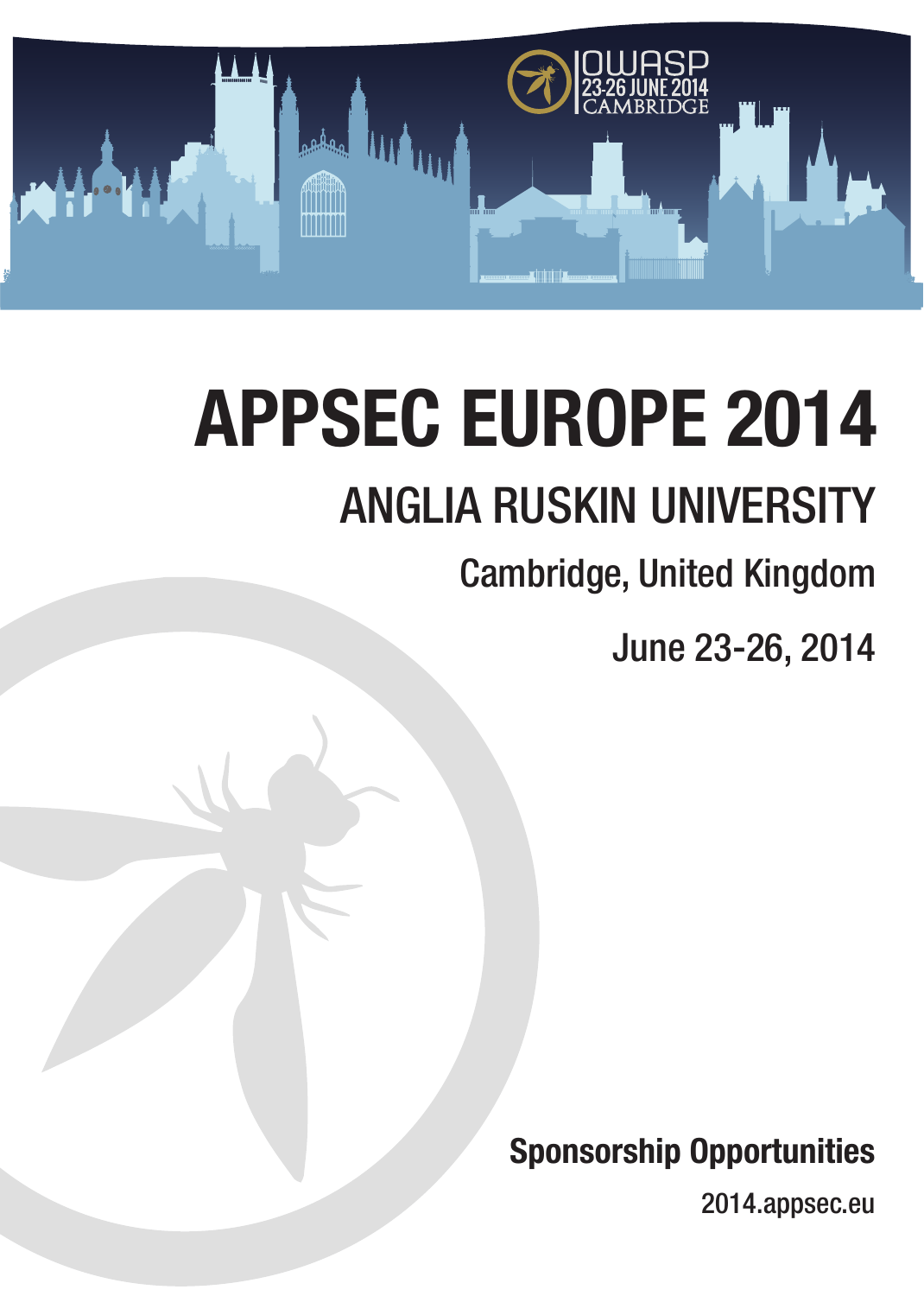# **ABOUT OWASP**



## **OPEN WEB APPLICATION SECURITY PROJECT**

OWASP is an open-source application security organisation made up of corporations, educational organisations, and individuals from around the world. Providing free, vendor-neutral, practical, cost-effective application security guidance, the organisation is the de-facto standards body for web application security used by developers and organisations globally.

## **JOIN 400+ ATTENDEES**

Executives from the Fortune Global 500, thought leaders, security architects and developers gather to share cutting-edge ideas, initiatives and technology advancements.

- Two days of Training and two day conference
- Three tracks focusing on the core OWASP mission (Builder, Breaker, Defender, Research)
- Keynote addresses by highly respected Industry experts
- Exhibit area offering solutions to your problems

OWASP has a strong open and global community with more than 45,000 participants, more than 65 organisational supporters and over 60 academic supporters via 200 local chapters across 6 continents in 117 countries.

- Access to representatives from major Financial Services, Insurance, eCommerce, Retail, and Government
- World renowned speakers and experts
- Attendees exclusively focused on Application Security
- Discounts for OWASP Corporate Supporters

OWASP AppSec Europe 2014 provides sponsors exclusive access to its audience through a limited number of exhibit spaces.

## 5 REASONS TO SPONSOR

- Located conveniently in the "Silicon Fen" of Cambridge, the leading Tech Hub in Europe, second only to Silicon Valley in VC funding globally
- The conference will be publicised by a full service Public Relations firm
- Booth traffic volume and reach, due to exhibit locations being in key foot traffic areas
- Innovative conference prizes and giveaways to drive booth visits and sales follow-ups
- Electronic access to attendee details for post conference follow-up via flexible attendee scanning solutions



OWASP events attract a worldwide audience interested in "whats next?" - as an OWASP Conference sponsor, your brand will be included as an answer.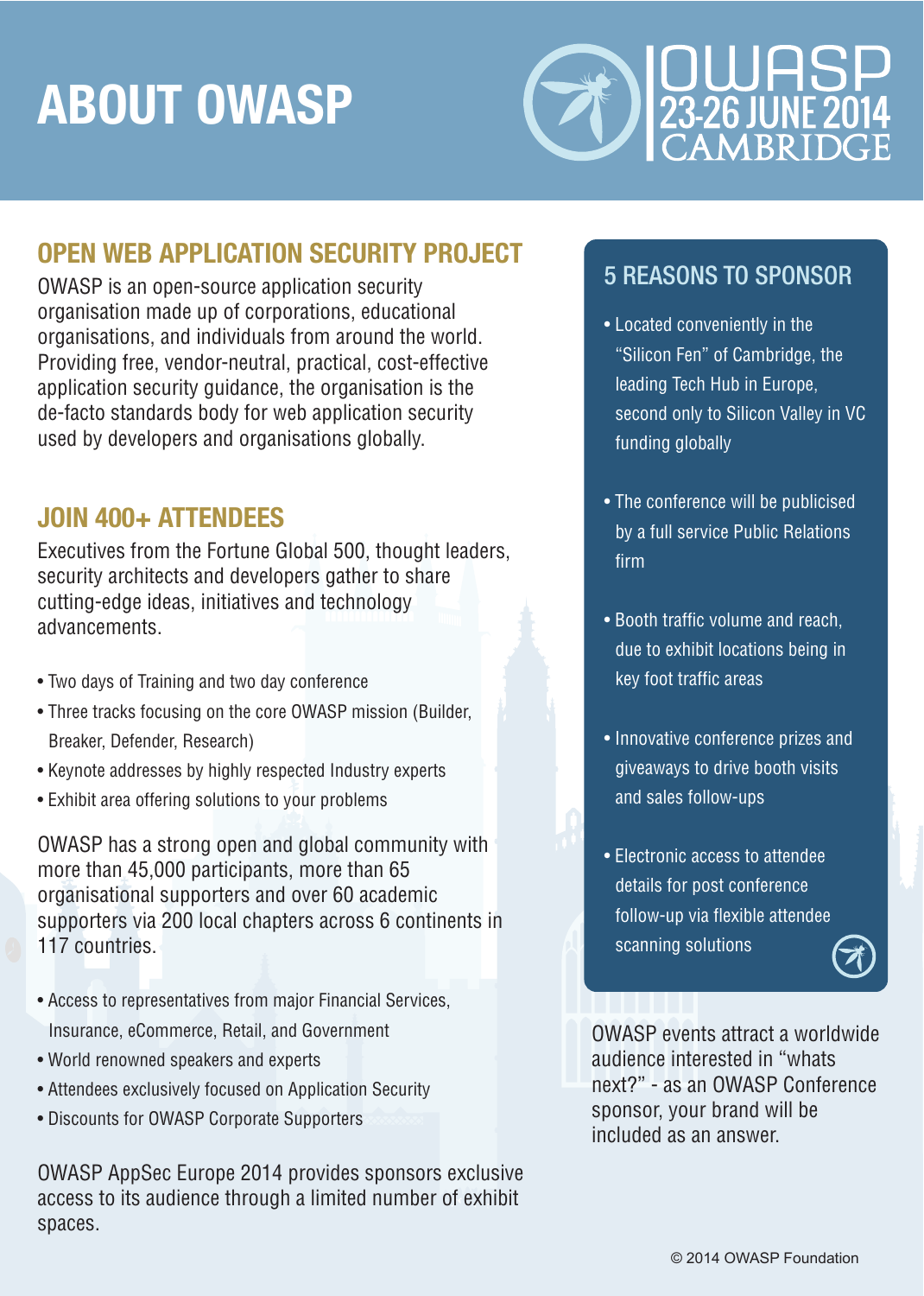## **PREMIUM SPONSORSHIP PACKAGES**



|                                                                   | <b>Diamond</b><br>1 available | Platinum<br>3 available | Gold<br>6 available | <b>Silver</b><br>6 available |
|-------------------------------------------------------------------|-------------------------------|-------------------------|---------------------|------------------------------|
| General Rate (excluding VAT)                                      | £18,000                       | £12,000                 | £8,000              | £5,000                       |
| Discounted Rate for OWASP Corporate Supporters<br>(excluding VAT) | £15,000                       | £10,000                 | £5,300              | £3,300                       |
| <b>Exhibit Space</b>                                              | Yes - Prime                   | <b>Yes</b>              | <b>Yes</b>          | <b>Yes</b>                   |
| Logo on OWASP Conference Website                                  | Yes                           | <b>Yes</b>              | <b>Yes</b>          | <b>Yes</b>                   |
| Logo included in Conference Brochure                              | Yes                           | <b>Yes</b>              | <b>Yes</b>          | <b>Yes</b>                   |
| One complimentary lead retrieval scanner                          | Yes                           | Yes                     | <b>Yes</b>          | <b>Yes</b>                   |
| Literature included in Attendee packs                             | Yes                           | <b>Yes</b>              | <b>Yes</b>          | <b>Yes</b>                   |
| PR Media Exposure                                                 | Yes                           | Yes                     | <b>Yes</b>          | <b>Yes</b>                   |
| Logo included in pre conference literature                        | Yes                           | <b>Yes</b>              | <b>Yes</b>          |                              |
| Inclusion in Vendor Passport                                      | <b>Yes</b>                    | Yes                     | <b>Yes</b>          |                              |
| Recognition at conference entrance                                | <b>Yes</b>                    |                         |                     |                              |
| <b>Conference Room Naming rights</b>                              | <b>Yes</b>                    |                         |                     |                              |
| Advertisement in Conference Brochure                              | Full<br>Page                  | <b>Half</b><br>Page     | Quarter<br>Page     | Quarter<br>Page              |
| <b>Complimentary Conference Passes</b>                            | $\overline{5}$                | $\overline{4}$          | 3                   | $\overline{2}$               |
| Discount on A La Carte Sponsorships                               | 25%                           | 20%                     | <b>15%</b>          | 10%                          |